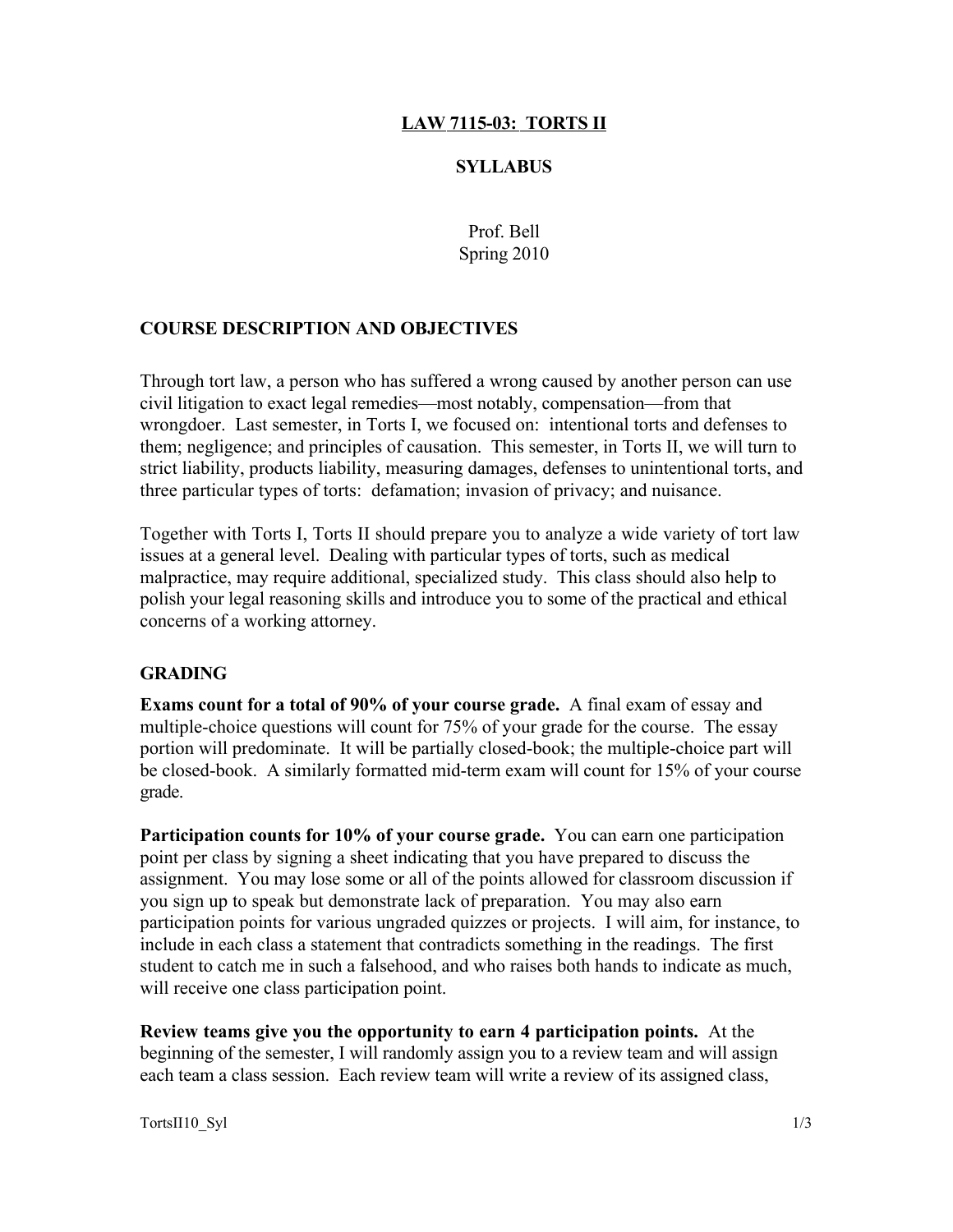which it will present at the start of the following class session. Each qualifying team member will receive 4 points for that exercise. For details, please see the separate handout.

#### HOW TO CONTACT ME

I encourage you to contact me if you have questions or comments about what we discuss in class or about law school in general. Look for me at my office, room 438, each Monday and Wednesday, from 9 a.m. until 10:10 a.m., and again from 11:40 a.m. until 1 p.m. I also hold office hours each Wednesday from 2:30 p.m. until 4:00 p.m. I welcome you to drop by and chat at those times or at other times by appointment or chance. You can also call me at  $714/628-2503$  or email me at  $\lt$ tbell@chapman.edu>. You can find course materials at <www.tomwbell.com/teaching.html>.

#### READING ASSIGNMENTS

This syllabus sets forth the readings assigned from the course's text, TORTS: CASES AND QUESTIONS (Farnsworth & Grady, eds., 2nd ed., 2009). You should read all of these citations inclusively; "1-5," for instance, means "1, 2, 3, 4, and 5." Please note that while I will make a good faith effort to follow this syllabus, I reserve the right to change it.

| class $#$                        | assignment                                   | $(\# \text{ of pages})$ |
|----------------------------------|----------------------------------------------|-------------------------|
| <b>Introduction</b>              |                                              |                         |
| Class $1$ :                      | pp. 395, 462-465, 517, 571, 613, 693-96, 749 | (9)                     |
| Ch. 7. Strict Liability          |                                              |                         |
| Class $2$ :                      | pp. 396-406                                  | (11)                    |
| Class $3$ :                      | pp. 406-16                                   | (9)                     |
| Class $4$ :                      | pp. 416-429 (note 6), 430-32 (note 9)        | (14)                    |
| Class $5$ :                      | pp. 433-34, 437-448                          | (12)                    |
| <b>Ch. 8. Products Liability</b> |                                              |                         |
| Class $6$ :                      | pp. 449-462                                  | (13)                    |
| Class $7$ :                      | pp. 462-470 (n. 1), 473-479                  | (15)                    |
|                                  | 100110011                                    |                         |